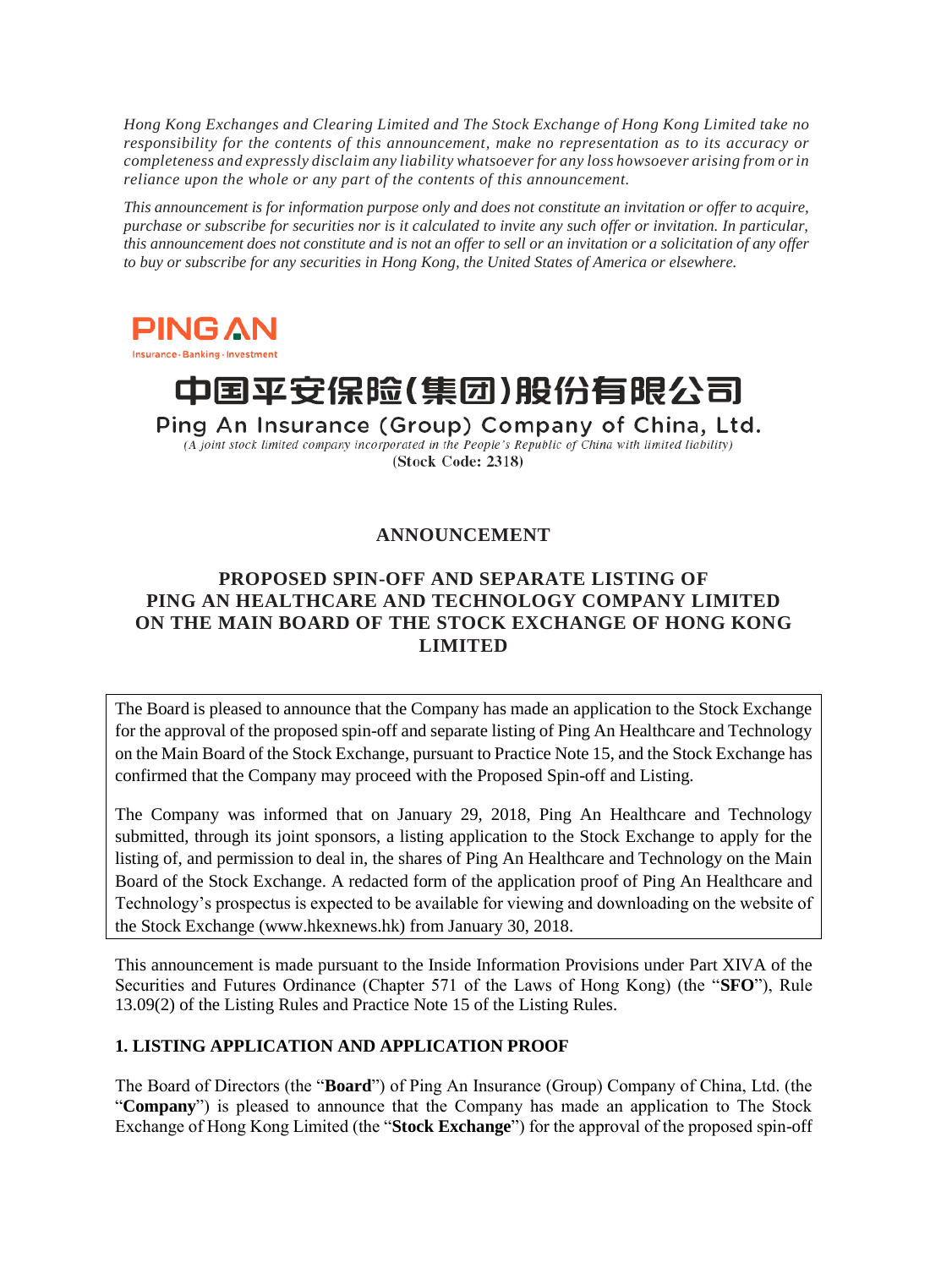and separate listing of PING AN HEALTHCARE AND TECHNOLOGY COMPANY LIMITED ("**Ping An Healthcare and Technology**"), an affiliate of the Company, on the Main Board of the Stock Exchange (the "**Proposed Spin-off and Listing**"), pursuant to Practice Note 15 (the "**Practice Note 15**") of the Rules Governing the Listing of Securities on the Stock Exchange (the "**Listing Rules**"), and the Stock Exchange has confirmed that the Company may proceed with the Proposed Spin-off and Listing.

The Company was informed that on January 29, 2018, Ping An Healthcare and Technology submitted, through its joint sponsors, a listing application (Form A1) to the Stock Exchange to apply for the listing of, and permission to deal in, the shares of Ping An Healthcare and Technology (the "**Ping An Healthcare and Technology Shares**") on the Main Board of the Stock Exchange.

A redacted form of the application proof of Ping An Healthcare and Technology's prospectus (the "**Application Proof**") is expected to be available for viewing and downloading on the website of the Stock Exchange (www.hkexnews.hk) from January 30, 2018. The Application Proof contains, among other things, certain business and financial information relating to Ping An Healthcare and Technology.

Shareholders and potential investors of the Company should be aware that the Application Proof is in draft form and the information contained therein is subject to change which may be material. The Company shall not have any obligation or liability whatsoever in relation to the contents of the Application Proof.

Following the Proposed Spin-off and Listing, the Company will remain as a controlling shareholder of Ping An Healthcare and Technology, and Ping An Healthcare and Technology will remain as an affiliate of the Company.

#### **2. PROVISION OF ASSURED ENTITLEMENT TO THE H SHAREHOLDERS ONLY FOR THE OVERSEAS LISTING OF PING AN HEALTHCARE AND TECHNOLOGY**

The Board has resolved to submit to the shareholders' meeting, the class meeting for holders of A shares of the Company (the "**A Shareholders' Class Meeting**") and the class meeting holders of H shares of the Company (the "**H Shareholders' Class Meeting**") for consideration and approval the Resolution regarding the Provision of Assured Entitlement to the H Shareholders of the Company Only for the Overseas Listing of Ping An Healthcare and Technology Company Limited, the details of which are as follows:

Pursuant to the requirements under the Practice Note 15, the Company shall have due regard to the interests of its existing shareholders by providing the existing shareholders with an assured entitlement (the "**Assured Entitlement**") to the shares of the entity to be spun-off, i.e. Ping An Healthcare and Technology Shares.

The Company is restricted to provide the assured entitlement to holders of A shares of the Company (the "**A Shareholders**") due to the restrictions under PRC laws and regulations. Therefore, the Company is only able to provide the assured entitlement to holders of H shares of the Company (the "**H Shareholders**") in order to comply with Practice Note 15. Provision of the Assured Entitlement to the H Shareholders only in respect of the overseas listing of Ping An Healthcare and Technology is deemed as a change in rights of class shareholders under the Articles of Association of the Company (the "**Articles of Association**") , and is therefore subject to the approval at the shareholders' meeting, the A Shareholders' Class Meeting and the H Shareholders' Class Meeting of